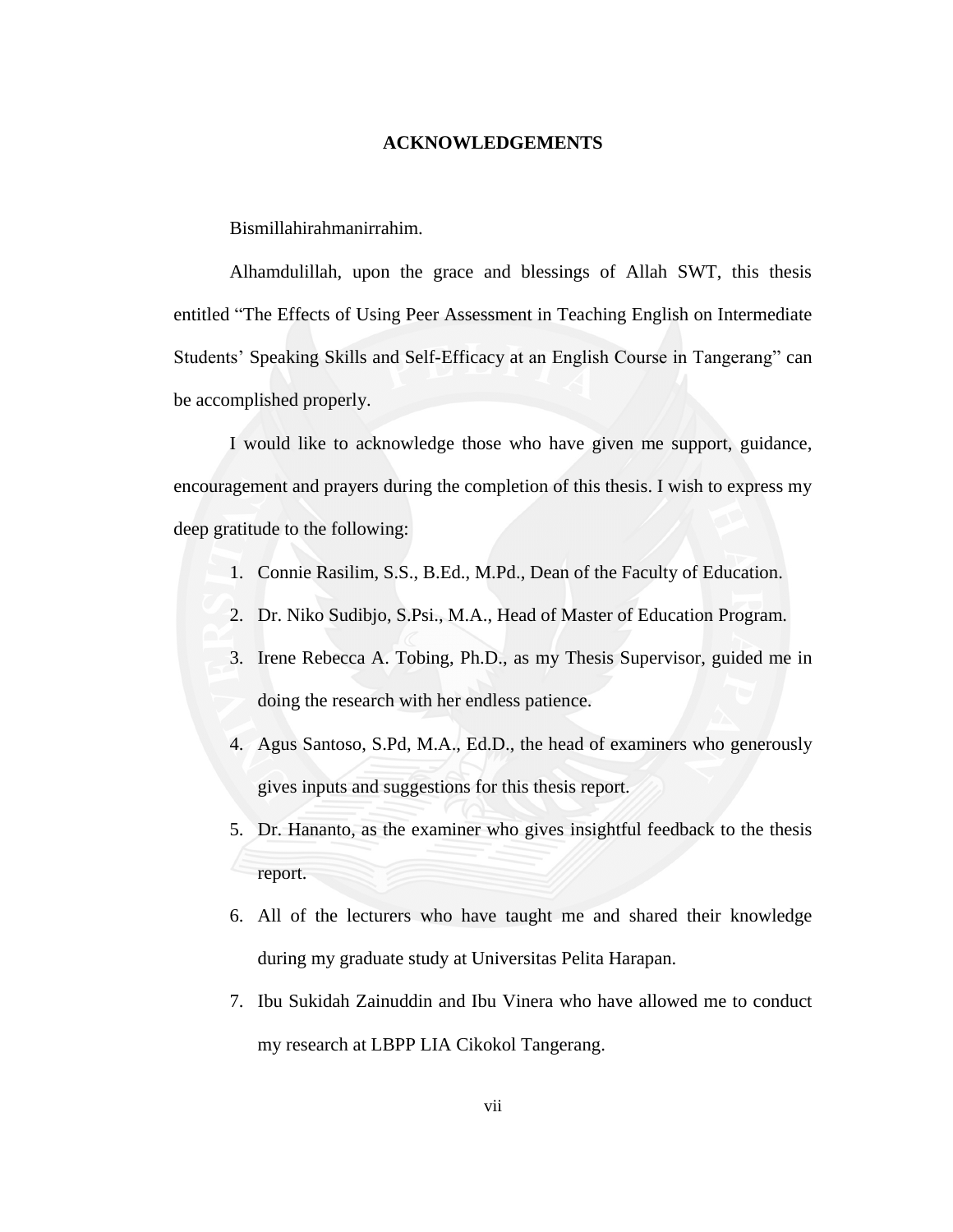- 8. My Intermediate 1 students at LBPP LIA Cikokol for being so nice and cooperative during the research.
- 9. My colleagues at LBPP LIA Cikokol and BSD, Bapak Ganda Sidik, Hani Khairunisa, Euis Rachmawati and Dewi Eka for being sincere and supportive in helping me doing this research.
- 10. Ibu Selestin Zainuddin and Ibu Shinta Harini at LBPP LIA Headquarters.
- 11. My amazing friends in Batch 31 A, who have shared the joy and happiness during our journey of learning at UPH.
- 12. My cheerful and energetic friends at TESOL for always being there either in good times or 'challenging' times.
- 13. Very special thanks for my husband Budhi Hermawan, my kids Tiya and Kamil, and everyone in my family, who always stand by me, love me and believe in me.
- 14. And many other parties who have made it possible for me to complete the thesis.

Here, I would also like to extend my apology for any faults or incorrect analysis found in this thesis. Although I realize that this thesis is not perfect, I hope this thesis still can be beneficial for educators and other parties who read it.

Jakarta, 10 December 2016.

The Writer.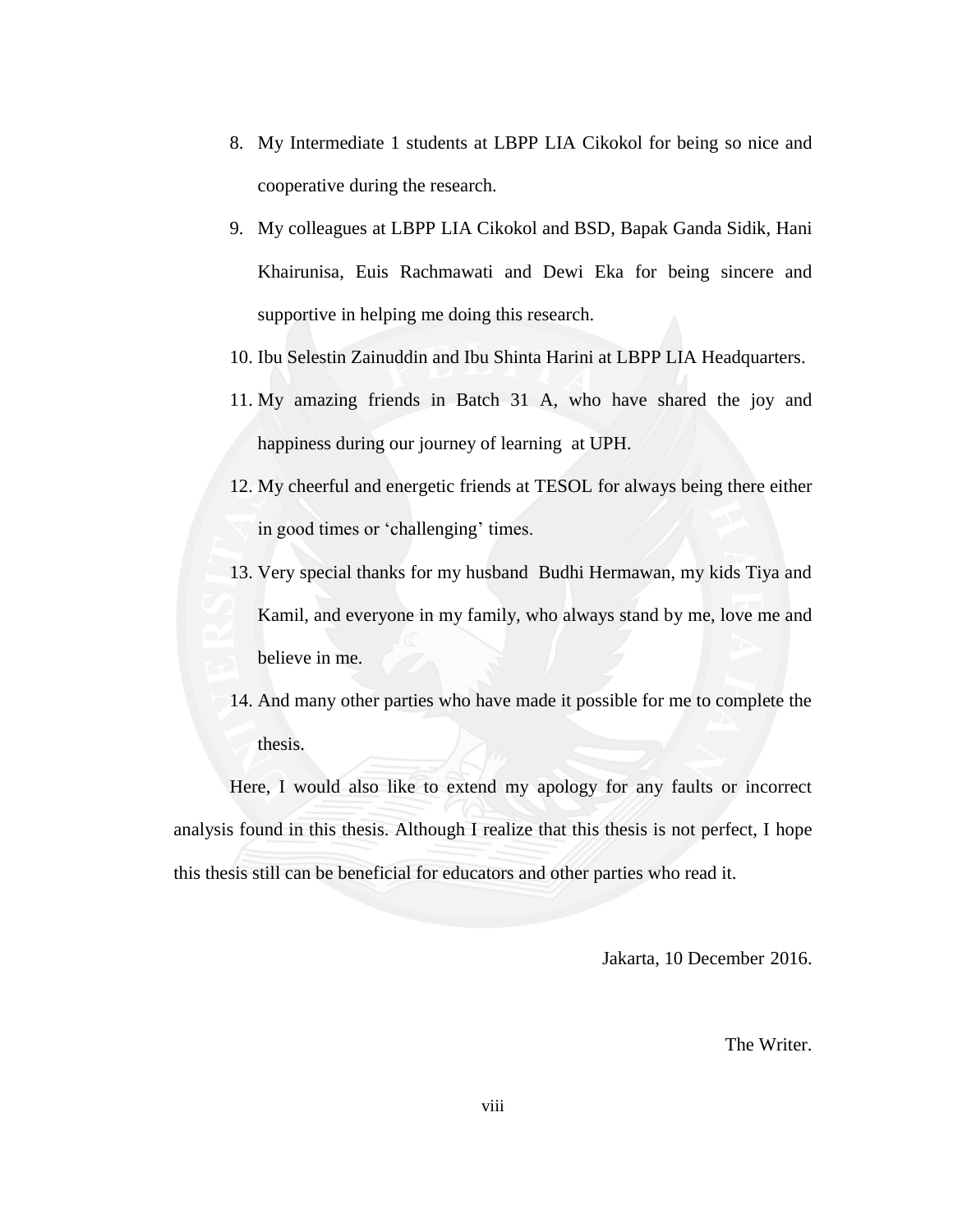# **TABLE OF CONTENTS**

<span id="page-2-0"></span>

| <b>COVER</b>       |                                                                         |
|--------------------|-------------------------------------------------------------------------|
|                    | <b>ORIGINALITY STATEMENT OF THE THESIS</b> Error! Bookmark not defined. |
|                    | THESIS SUPERVISOR'S APPROVAL  Error! Bookmark not defined.              |
|                    | <b>THESIS EXAMINATION COMMITTEE </b> Error! Bookmark not defined.       |
|                    |                                                                         |
|                    |                                                                         |
|                    |                                                                         |
|                    |                                                                         |
|                    |                                                                         |
|                    |                                                                         |
|                    |                                                                         |
| <b>CHAPTER I:</b>  |                                                                         |
|                    |                                                                         |
|                    |                                                                         |
|                    |                                                                         |
|                    |                                                                         |
|                    |                                                                         |
|                    |                                                                         |
|                    |                                                                         |
| <b>CHAPTER II:</b> |                                                                         |
|                    |                                                                         |
|                    |                                                                         |
|                    |                                                                         |
|                    |                                                                         |
|                    |                                                                         |
|                    |                                                                         |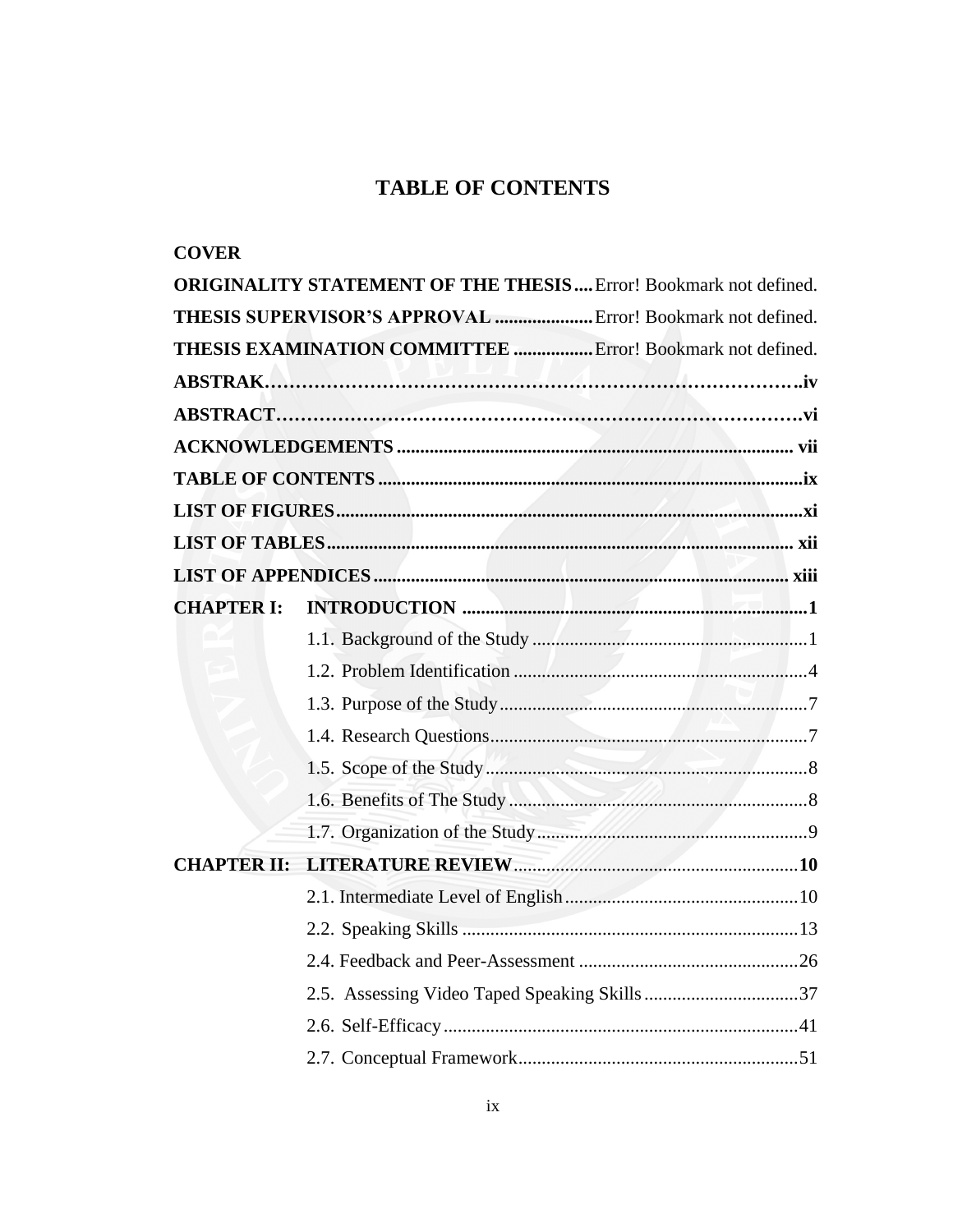| <b>CHAPTER III</b> |                                                           |  |
|--------------------|-----------------------------------------------------------|--|
|                    |                                                           |  |
|                    |                                                           |  |
|                    |                                                           |  |
|                    |                                                           |  |
|                    |                                                           |  |
| <b>CHAPTER IV</b>  |                                                           |  |
|                    |                                                           |  |
|                    |                                                           |  |
|                    |                                                           |  |
|                    |                                                           |  |
|                    |                                                           |  |
|                    | 4.2.1. Intermediate 1 Students Speaking Skills before the |  |
|                    |                                                           |  |
|                    | 4.2.2. The Effects of Using Peer Assessment in Teaching   |  |
|                    |                                                           |  |
|                    | 4.2.3. The Effects of Using Peer Assessment in Teaching   |  |
|                    |                                                           |  |
| <b>CHAPTER V</b>   | <b>CONCLUSIONS AND RECOMMENDATIONS 81</b>                 |  |
|                    |                                                           |  |
|                    |                                                           |  |
|                    |                                                           |  |
|                    |                                                           |  |
|                    |                                                           |  |
|                    |                                                           |  |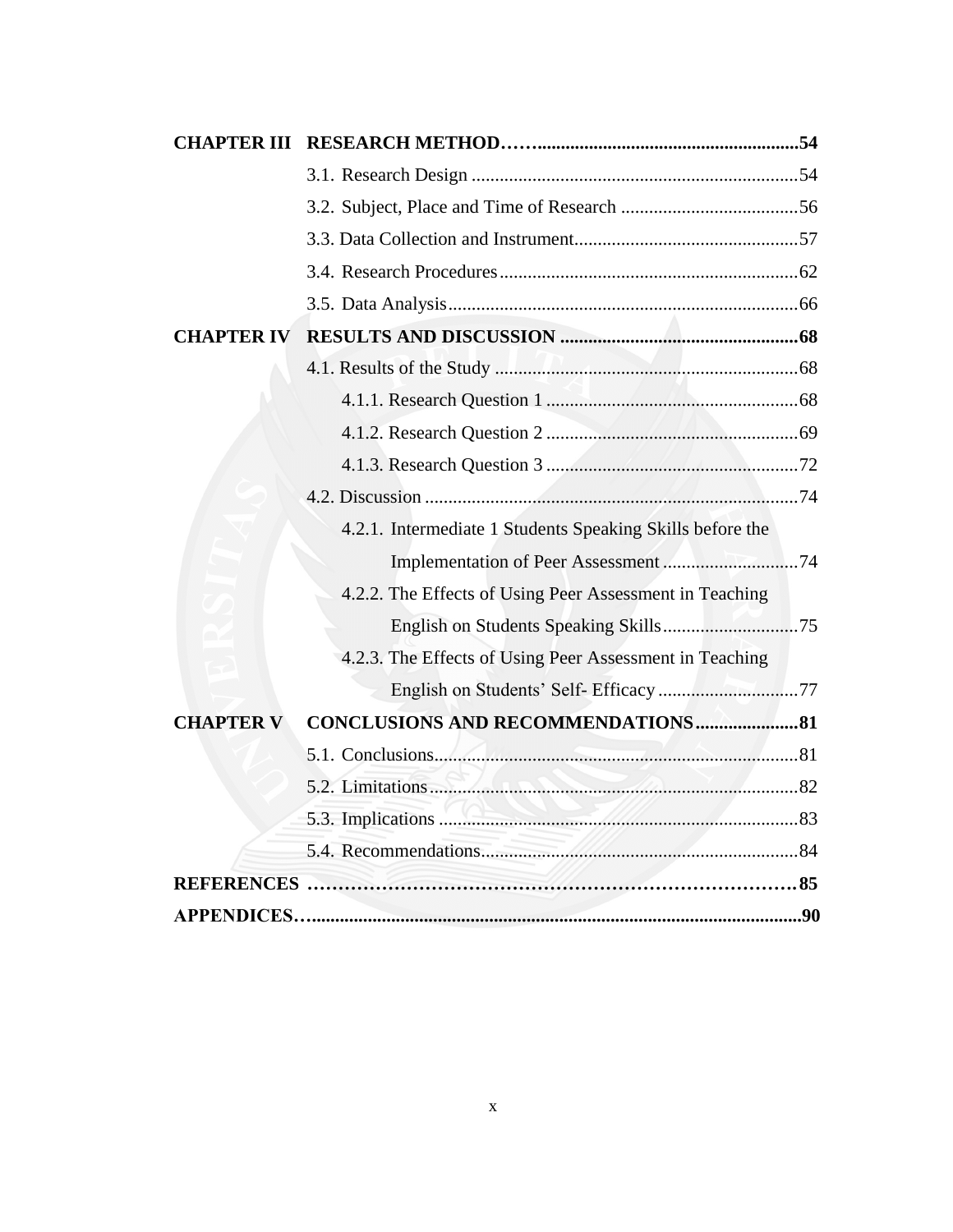### **LIST OF FIGURES**

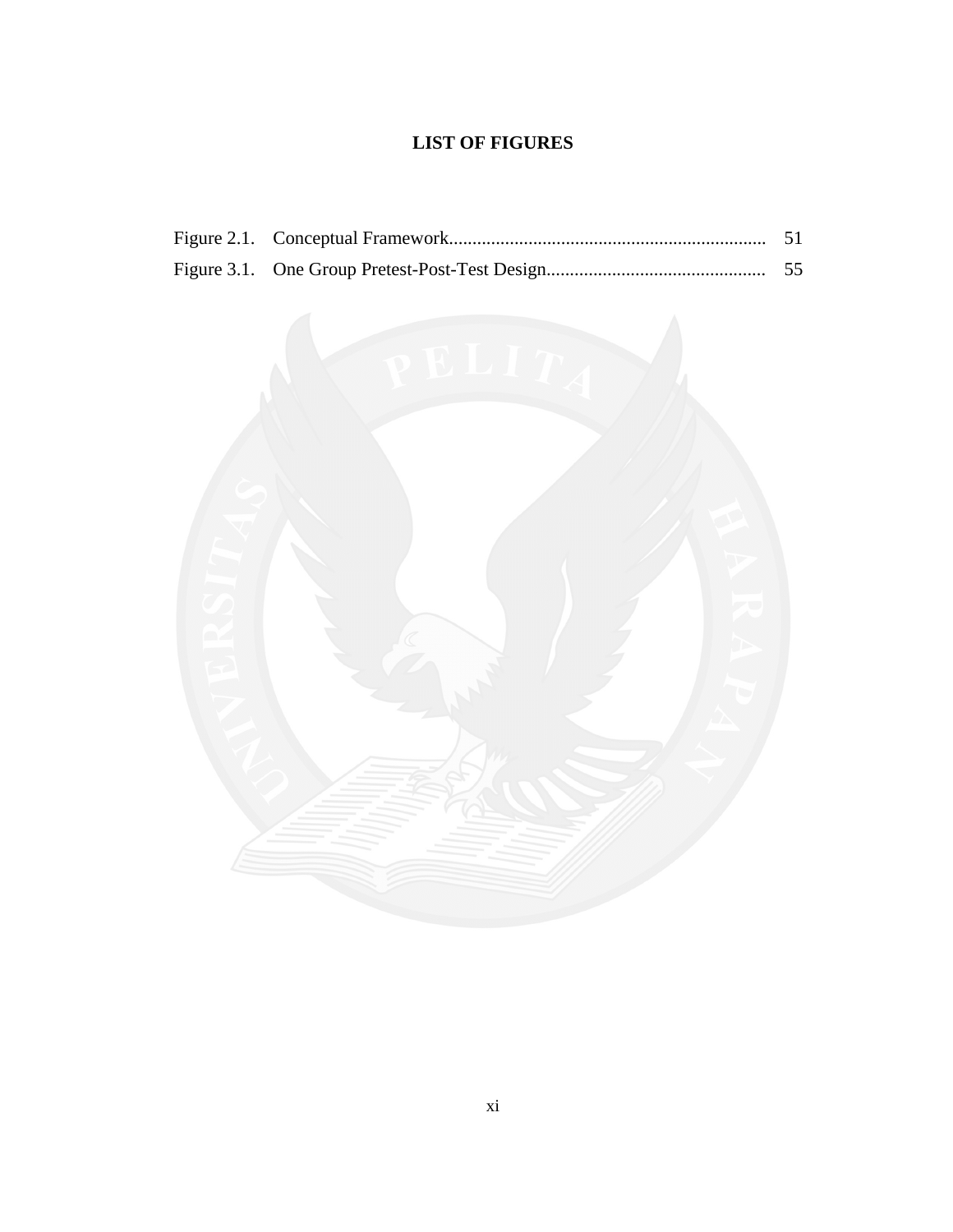## **LIST OF TABLES**

page

|            | Table 3.2. Pre-Test, Implementation of Peer-Assessment and Post Test       |  |
|------------|----------------------------------------------------------------------------|--|
|            |                                                                            |  |
|            |                                                                            |  |
|            |                                                                            |  |
|            |                                                                            |  |
|            | Table 4.2. Means and Standard Deviation of Speaking Skill Aspects 69       |  |
|            | Table 4.3. Pre-Test and Post-Test Results of Students' Speaking Skills  70 |  |
| Table 4.4. |                                                                            |  |
|            | Table 4.5. Paired Sample Test (The Effect of Peer Assessment to Students'  |  |
|            |                                                                            |  |
| Table 4.6. |                                                                            |  |
| Table 4.7. |                                                                            |  |
|            | Table 4.8. Paired Sample Test (The Effect of Peer Assessment to Students'  |  |
|            |                                                                            |  |

xii